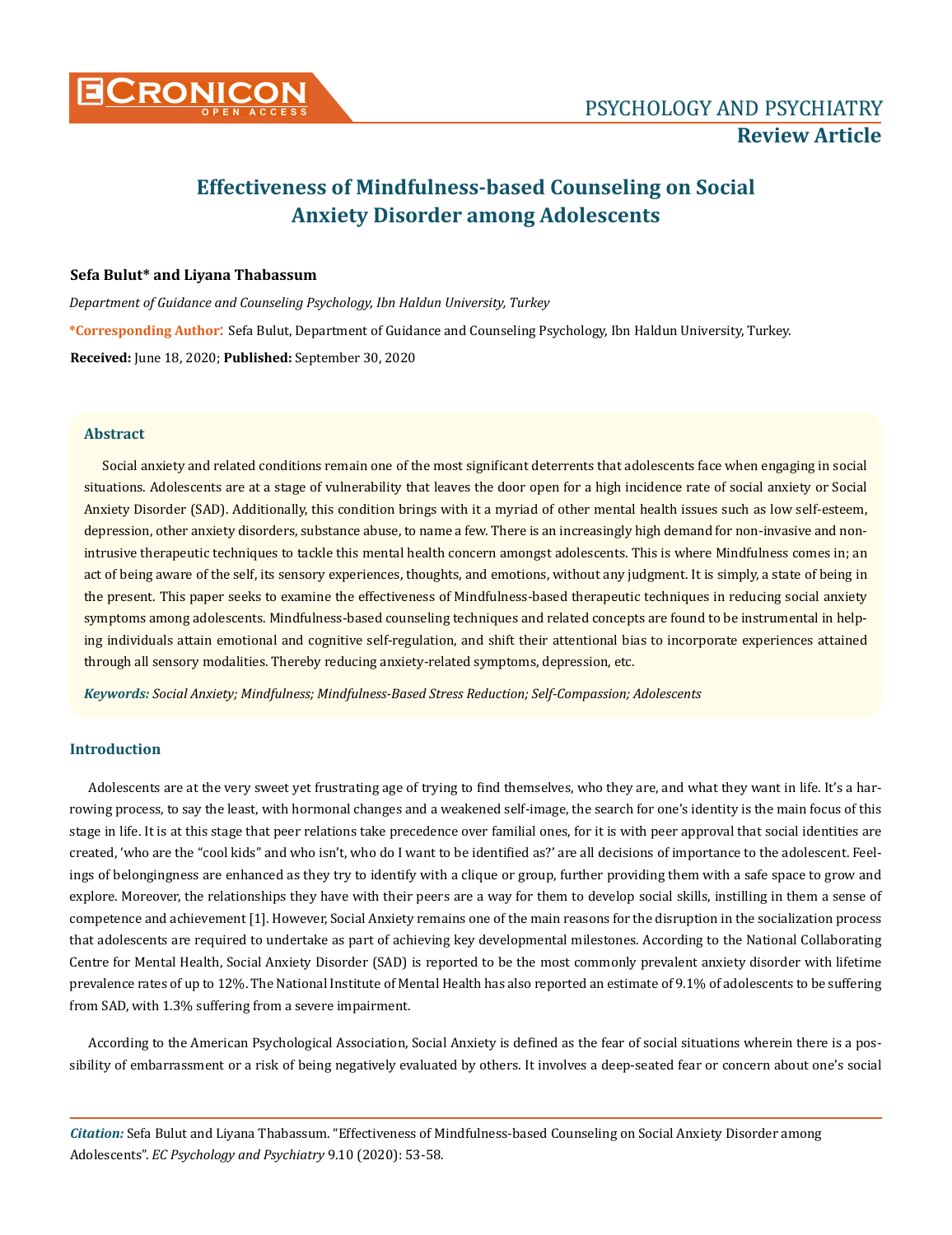status, role in society, and behavior in public spaces. If said anxiety leads to impairment in functionality or significant distress in an individual, then a diagnosis of Social Anxiety Disorder (SAD) may be given. This must of course be done after consulting The Diagnostic and Statistical Manual of Mental Disorders (DSM) criteria for the same. However, given that the current paper views psychopathological conditions as involving both categorical as well as dimensional factors, a strict diagnosis of SAD was not taken as an inclusion criterion for the literature that will be referred to in this paper. Needless to say, when a diagnosis of SAD is made, the symptoms are severe with accompanying physiological responses (increased heart rate, sweating, trembling, etc.) to anxiety-inducing social situations. It reaches to a point that these social situations are avoided or endured with significant distress. Persistence of these symptoms along with the rest of the DSM criteria for longer than 6 months warrants a diagnosis of SAD.

One of the main features of SAD, according to cognitive models, is their disposition towards viewing their social world with excessive negative self-judgment [2]. Individuals with SAD tend to focus on internal cues, such as negative thoughts or self-imagery, and external cues such as facial expressions of others in social settings [3] at the same time. In other words, there is an attentional bias in people with social anxiety that sucks them into constantly thinking or ruminating about negative internal and external cues. This form of attentional bias and accompanying emotional reactions reinforce social anxiety symptoms in people. Furthermore SAD also includes hypervigilance and attentional avoidance of external stimuli [4], reduced cognitive and emotional regulation [5] and negative self-beliefs [6], in its symptomatology.

According to Lawrence and colleagues (2015), SAD is quite common among children and adolescents [7]. As mentioned earlier there are a high number of adolescents who face social anxiety symptoms at a severe level, although at times, not reaching the level required for clinical diagnosis [8]. SAD is known to be persistent and chronic especially if the age of onset is during early childhood and shows the highest risk of onset during early adolescents as compared to other anxiety disorders [9]. Evidence pointing to a genetic and biological predisposition for developing social anxiety, along with the risk of developing comorbid psychological conditions, makes for a condition that is hard to deal with if left untreated [8]. Adolescents are also faced with heightened stress reactivity, emotion dysregulation, and immature executive control as compared to adults [10].

Comorbid conditions may include depression, other anxiety disorders, or substance abuse [11]. Furthermore, social anxiety has been positively associated with increased consumption of alcohol in adolescents, as a way to cope with the anxiety, further leading to alcoholrelated/substance-induced problems [12]. Impairments are also seen in social settings, interpersonal relationships, and occupational functioning, indicated by poor school performances and peer relations [11,13]. Studies have also hinted at gender differences in social anxiety, with girls reporting higher levels of social anxiety due to a greater sense of social inadequacy than boys [1].

Despite early adolescents being a typical age of onset for SAD, it goes undetected and therefore untreated by most mental health professionals [14]. Considering the chronic and remittent pattern followed by SAD, there need to be renewed efforts taken by mental health professionals in identifying and treating SAD or social anxiety in all its levels of intensity. Cognitive Therapy (CT) and Interpersonal psychotherapy are helpful with regards to reducing SAD symptomatology, with CT showing better results after a one year follow up [15]. Cognitive Behavioral Therapy (CBT) has also been found to be effective with anxiety disorders in general [16]. Although these methods of psychotherapy seem effective, a literature review by Herbert and Cardaciotto [11] points to the contrary as a notable number of patients have failed to respond to the above mentioned therapeutic methods. Moreover, some therapeutic techniques such as that of the exposure therapy used in CBT are rather intrusive and uncomfortable for the clients. Thus, there is a need for a less intrusive and holistic treatment approach for SAD or social anxiety.

#### **Mindfulness**

The concept of Mindfulness owes its emergence to the Buddhist philosophy, where it was known as "bare attention" or the process by which a non-judgmental appraisal of one's moment to moment experiences is undertaken [11,17,18]. The idea here is that the human

*Citation:* Sefa Bulut and Liyana Thabassum. "Effectiveness of Mindfulness-based Counseling on Social Anxiety Disorder among Adolescents". *EC Psychology and Psychiatry* 9.10 (2020): 53-58.

54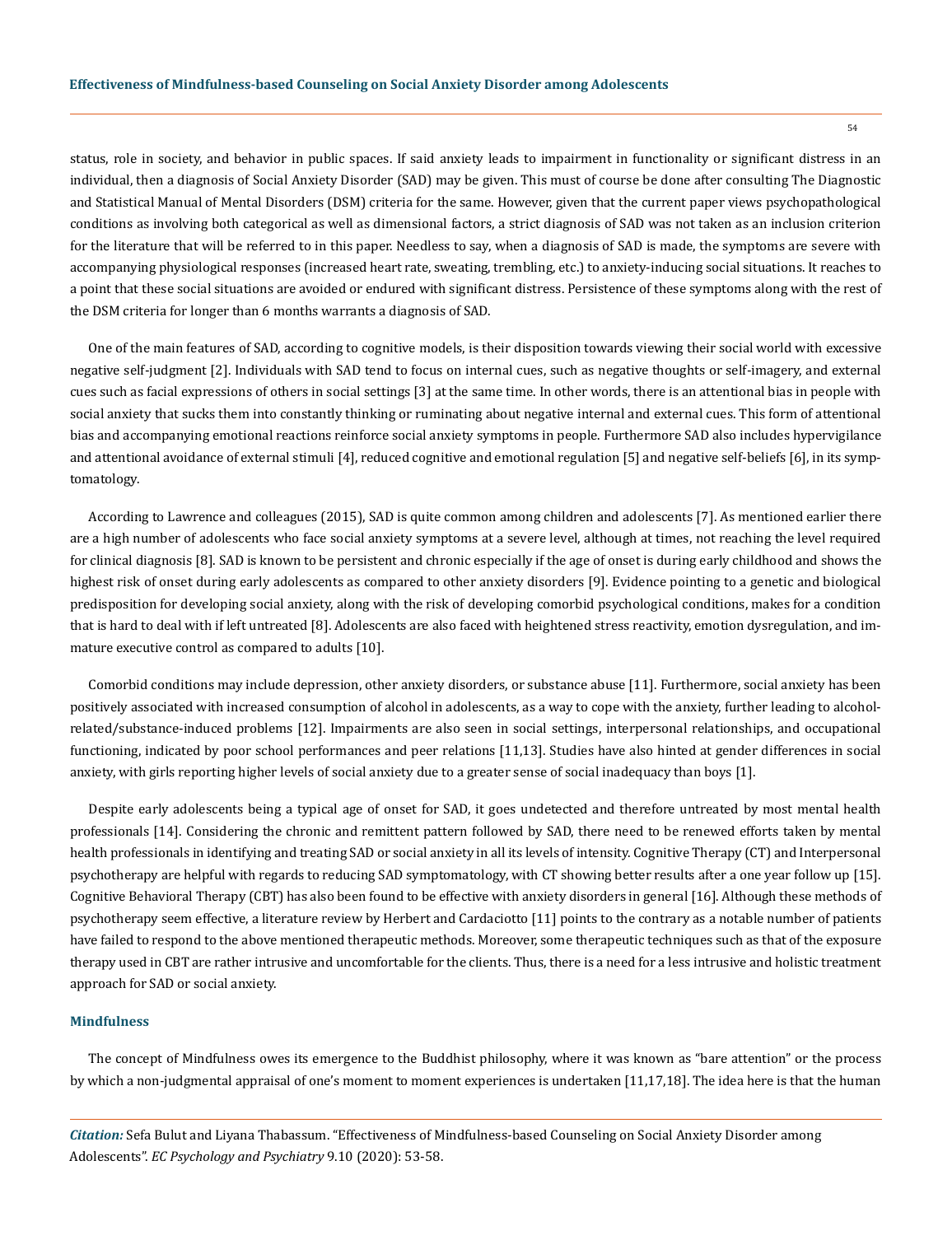mind is untrained and raw in its response to experiencing events or taking in information, as it is constricted by egoism and complex attachments. The process involves being aware of oneself and others in the present without distorting the experience in any way. Most theories of Mindfulness emphasize that it is made up of two components, namely; present moment awareness and non-judgmental acceptance [11]. Other theorists have pointed on the importance of active curiosity, openness to new experiences, and the spirit of acceptance [19]. In a therapeutic setting, mindfulness is implemented either in a separate therapy format or by combining it with other therapy formats, such as with CBT.

Mindfulness in therapy seeks to help individuals in developing awareness of thoughts and emotions as they emerge, to accept them without judgment, and to maintain and enhance the process of attention [18]. The implementation of mindfulness-based therapeutic techniques is effective for Anxiety-related disorder in general and especially so for generalized anxiety disorder and panic disorder [11]. Needless to say, the effectiveness of mindfulness on SAD can be witnessed in the next section of the paper. Mindfulness is also effectual in emotional regulation related to anxiety in adolescents [10]. The use of this technique not only helps in the reduction of anxiety-related symptoms but also in facilitating overall growth and development in varied sectors of life. Studies supporting this idea have been plenty, with one study showing how mindfulness is instrumental in reducing overall pain and suffering, and improving cognitive and emotional welfare [20]. Mindfulness also helps clients to learn self-regulation strategies, which ultimately results in the ability to control emotions or cognitions related to anxiety-inducing social situations [21].

Mindfulness-Based Stress Reduction (MBSR) is one of the most commonly used therapeutic techniques that implement mindfulness. MBSR aims to change emotional responses through the modification of cognitive-affective processes [22]. This method boasts a reduction in anxiety-related symptoms through its utilization of relaxation techniques, and focus on present-oriented experiences [23]. The benefit of such a technique comes from the fact that it is noninvasive akin to traditional medicine. MBSR sessions may vary according to the requirements of the groups, their problems and other such factors, but a typical MBSR session may dabble in the following topics; learning meditative skills, attaining cognitive and emotional self-regulation skills, stress reduction methods such as yoga, etc [23]. It also involves breathing techniques, bodily awareness, awareness, and openness to sensory experiences and being able to shift one's attention across sensory modalities [22]. In other words, such therapies focus on teaching clients to open themselves to awareness, not just of the self and its sensory experiences, but to others and the environment, and the relational dialogue between the three.

Ye [23] conducted a randomized control trial to examine the effectiveness of MBSR on social anxiety among university students and it was found that students in the MBSR group registered a reduced perception of anxiety in social situations. Similarly, Goldin and Gross [22] examined MBSR's consequences on brain-behavior indices of emotional regulation, and reactivity of negative self-beliefs in SAD patients, confirming that MBSR does indeed help in the reduction of anxiety and depression symptoms and also boosts self-esteem. Other benefits of MBSR, which could help in the context of Social anxiety or SAD, are its capacity to amplify behavioral self-regulation [24] and enhance attention- behavioral responses 25[].

Although MBSR seems to be the most prominently used mindfulness technique in recent years, other techniques have made good use of mindfulness in reducing social anxiety and related problems. One of them is Mindfulness-Based Cognitive Therapy (MBCT), which is derived from a combination of MBSR and Cognitive therapy. The main factors in MBCT are teaching clients to improve their attention skills and to relate to momentary experiences as they happen without any judgment (Mindfulness), through the practice of meditation mainly [26]. This allows clients to be able to be aware of the processes that are happening within and around them, from physical sensations to emotional experiences, further allowing them to identify negative thoughts before they reinforce the anxiety.

Self-compassion, of which self-kindness, humanity, and mindfulness are a part of, has increasingly been used to alleviate signs of social anxiety and SAD. In a nutshell, self-compassion is the idea of being kind to oneself. There are specially designed Mindfulness Self-Compassion programs aiming to reduce anxiety which are quite effective. Considering individuals with social anxiety tend to have nega-

*Citation:* Sefa Bulut and Liyana Thabassum. "Effectiveness of Mindfulness-based Counseling on Social Anxiety Disorder among Adolescents". *EC Psychology and Psychiatry* 9.10 (2020): 53-58.

55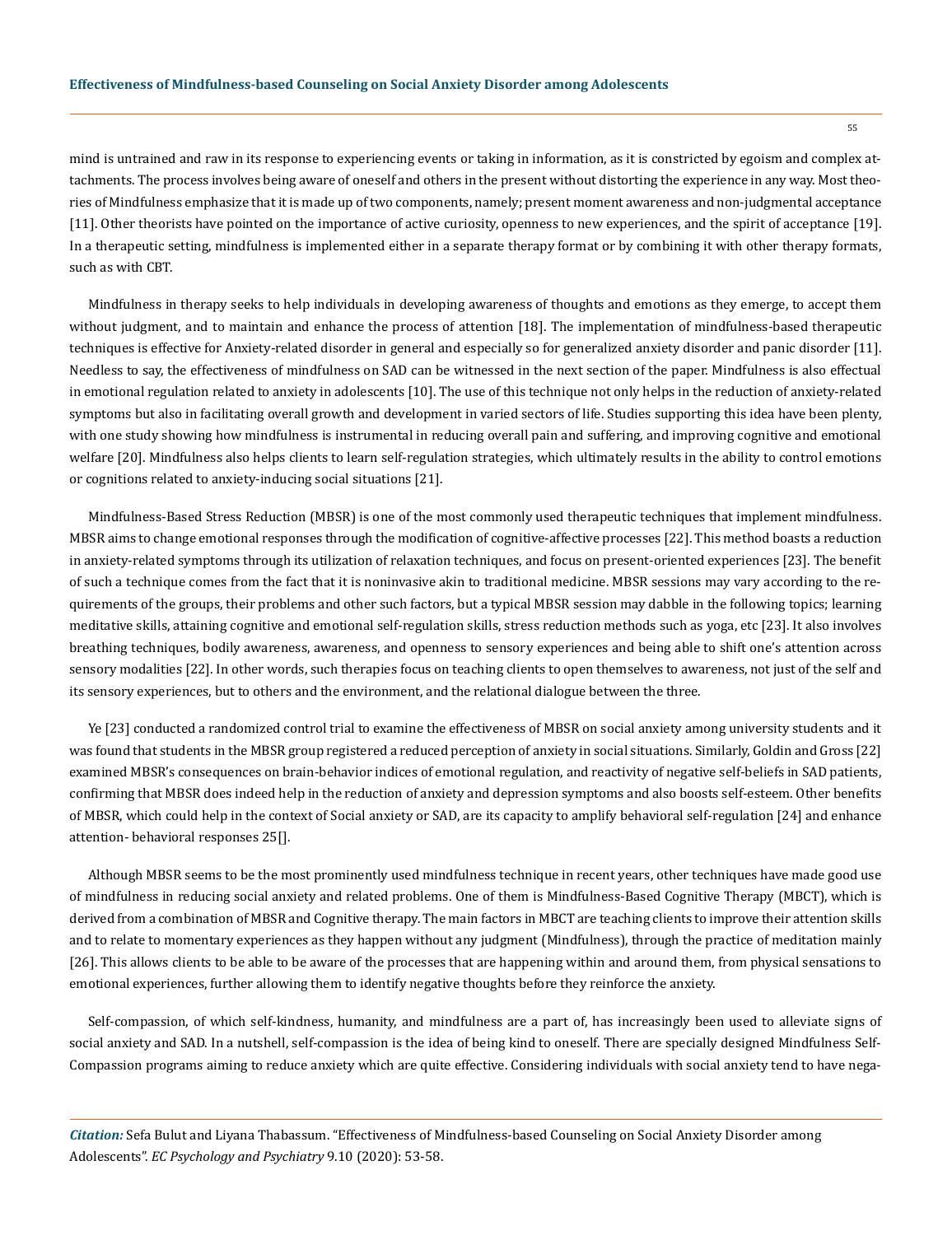tive thoughts related to the self and others, they also find it hard to practice self-compassion [2]. Using self-compassion can help reduce any form of anticipatory anxiety that persons with social anxiety may face [27]. Programs such as these have also been proven to reduce anxiety, depression, and increase mindfulness, self-compassion, social connectedness, and better life satisfaction [2].

As can be seen from the literature until now, the main focus of mindfulness is to reduce negative thoughts that relate to internal and external cues, which then affect the person's cognition and emotions. Attention too seems to be a huge factor that increases social anxiety symptoms but can be resolved through mindfulness as well. There is also an emphasis on regulating emotions and behaviors, especially when faced with threatening stimuli. Not only does this help in the reduction of social anxiety symptoms but it also increases one's awareness of the self and the way the self relates to the cues from others and the environment. Through mindfulness people's awareness expands to physical and mental dimensions, giving them a good understanding of where they stand in terms of their problems, further enhancing their quality of life [28-30].

# **Conclusion**

Overall, it may be said that the usage of mindfulness in counseling is quite effective in curbing and alleviating social anxiety symptoms and related comorbid conditions. It is not just a momentary relief from the anxiety that mindfulness offers, but instead, techniques such as meditation, breath regulation, yoga, and self-compassion, etc. also helps in enhancing one's quality of life. Riding the turbulent waves of adolescence is never easy. It is quite easy to fall into the misconception that one is alone in their experiences of fear and anxiety. Mindfulness overthrows this idea and proposes people are interconnected in their lived experiences. Mindfulness encourages people to be aware of their selves, to attend to their sensory experiences, and regulate their emotions, thoughts, and behaviors. It offers a holistic healing atmosphere that is non-intrusive in its application.

#### **Bibliogrphy**

- 1. [La Greca AM and Lopez N. "Social anxiety among adolescents: Linkages with peer relations and friendships".](https://www.researchgate.net/publication/13650718_Social_Anxiety_Among_Adolescents_Linkages_with_Peer_Relations_and_Friendships) *Journal of Abnormal Child Psychology* [26.2 \(1998\): 83-94.](https://www.researchgate.net/publication/13650718_Social_Anxiety_Among_Adolescents_Linkages_with_Peer_Relations_and_Friendships)
- 2. Werner KH., *et al*[. "Self-compassion and social anxiety disorder".](https://www.ncbi.nlm.nih.gov/pmc/articles/PMC4128472/) *Anxiety, Stress and Coping* 25.5 (2012): 543-558.
- 3. [Schultz LT and Heimberg RG. "Attentional focus in social anxiety disorder: Potential for interactive processes".](https://pubmed.ncbi.nlm.nih.gov/18555570/) *Clinical Psychology Review* [28.7 \(2008\): 1206-1221.](https://pubmed.ncbi.nlm.nih.gov/18555570/)
- 4. Mueller EM., *et al*[. "Electrophysiological evidence of attentional biases in social anxiety disorder".](https://pubmed.ncbi.nlm.nih.gov/19079826/) *Psychological Medicine* 39.07 [\(2008\): 1141.](https://pubmed.ncbi.nlm.nih.gov/19079826/)
- 5. Goldin PR., *et al*[. "Neural Bases of Social Anxiety Disorder".](https://pubmed.ncbi.nlm.nih.gov/19188539/) *Archives of General Psychiatry* 66.2 (2009): 170.
- 6. Goldin PR., *et al*[. "Neural Mechanisms of Cognitive Reappraisal of Negative Self-Beliefs in Social Anxiety Disorder".](https://pubmed.ncbi.nlm.nih.gov/19717138/) *Biological Psychiatry* [66.12 \(2009\): 1091-1099.](https://pubmed.ncbi.nlm.nih.gov/19717138/)
- 7. Hafekost J., *et al*[. "Methodology of Young Minds Matter: The second Australian Child and Adolescent Survey of Mental Health and](https://pubmed.ncbi.nlm.nih.gov/26698821/) Wellbeing". *[Australian and New Zealand Journal of Psychiatry](https://pubmed.ncbi.nlm.nih.gov/26698821/)* 50.9 (2016): 866-875.
- 8. [Spence SH and Rapee RM. "The etiology of social anxiety disorder: An evidence-based model".](https://pubmed.ncbi.nlm.nih.gov/27406470/) *Behaviour Research and Therapy* 86 [\(2016\): 50-67.](https://pubmed.ncbi.nlm.nih.gov/27406470/)
- 9. [Beesdo-Baum K and Knappe S. "Developmental Epidemiology of Anxiety Disorders".](https://pubmed.ncbi.nlm.nih.gov/22800989/) *Child and Adolescent Psychiatric Clinics of North America* [21.3 \(2012\): 457-478.](https://pubmed.ncbi.nlm.nih.gov/22800989/)

*Citation:* Sefa Bulut and Liyana Thabassum. "Effectiveness of Mindfulness-based Counseling on Social Anxiety Disorder among Adolescents". *EC Psychology and Psychiatry* 9.10 (2020): 53-58.

56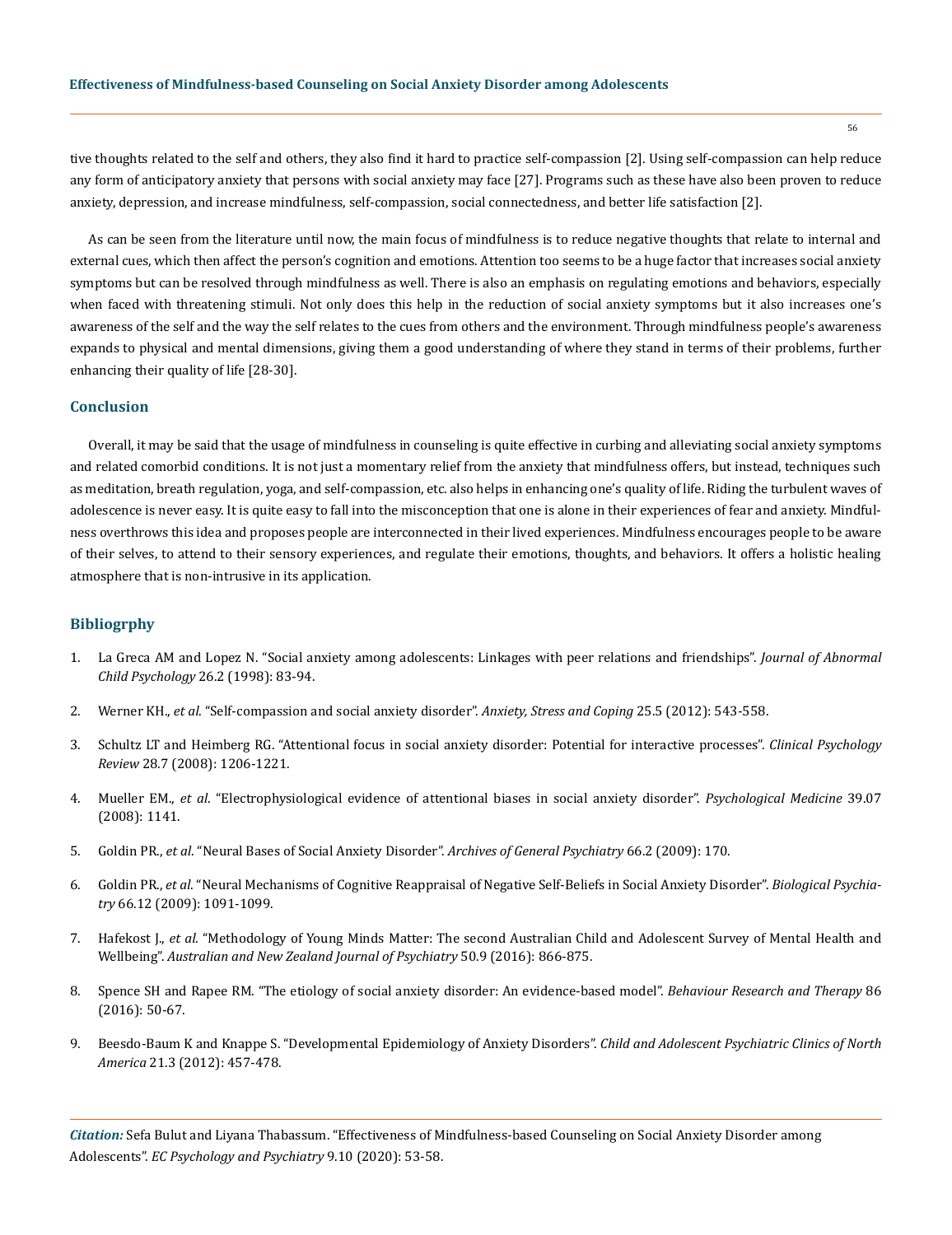- 10. Hambour VK., *et al*[. "Emotion regulation and mindfulness in adolescents: Conceptual and empirical connection and associations with](https://www.sciencedirect.com/science/article/abs/pii/S0191886918302915)  social anxiety symptoms". *[Personality and Individual Differences](https://www.sciencedirect.com/science/article/abs/pii/S0191886918302915)* 134 (2018): 7-12.
- 11. [Herbert JD and Cardaciotto LA. "An Acceptance and Mindfulness-Based Perspective on Social Anxiety Disorder".](https://www.researchgate.net/publication/227119689_An_Acceptance_and_Mindfulness-Based_Perspective_on_Social_Anxiety_Disorder) *Series in Anxiety and [Related Disorders](https://www.researchgate.net/publication/227119689_An_Acceptance_and_Mindfulness-Based_Perspective_on_Social_Anxiety_Disorder)* (2005): 189-212.
- 12. Blumenthal H., *et al*[. "Social anxiety and motives for alcohol use among adolescents".](https://pubmed.ncbi.nlm.nih.gov/20853939/) *Psychology of Addictive Behaviors* 24.3 (2010): [529-534.](https://pubmed.ncbi.nlm.nih.gov/20853939/)
- 13. [Walters KS and Inderbitzen HM. "Social Anxiety and Peer Relations Among Adolescents".](https://www.sciencedirect.com/science/article/abs/pii/S0887618598000085) *Journal of Anxiety Disorders* 12.3 (1998): [183-198.](https://www.sciencedirect.com/science/article/abs/pii/S0887618598000085)
- 14. Herbert JD., *et al*[. "Knowledge of Social Anxiety Disorder Relative to Attention Deficit Hyperactivity Disorder Among Educational](https://pubmed.ncbi.nlm.nih.gov/15136201/)  Professionals". *[Journal of Clinical Child and Adolescent Psychology](https://pubmed.ncbi.nlm.nih.gov/15136201/)* 33.2 (2004): 366-372.
- 15. Stangier U., *et al*[. "Cognitive therapy vs interpersonal psychotherapy in social anxiety disorder: a randomized controlled trial".](https://pubmed.ncbi.nlm.nih.gov/21727253/) *Ar[chives of General Psychiatry](https://pubmed.ncbi.nlm.nih.gov/21727253/)* 68.7 (2011): 692-700.
- 16. Compton SN., *et al*[. "Cognitive-Behavioral Psychotherapy for Anxiety and Depressive Disorders in Children and Adolescents: An Evi](https://www.ncbi.nlm.nih.gov/books/NBK70632/)dence-Based Medicine Review". *[Journal of the American Academy of Child and Adolescent Psychiatry](https://www.ncbi.nlm.nih.gov/books/NBK70632/)* 43.8 (2004): 930-959.
- 17. Roemer L., *et al*[. "Mindfulness and emotion regulation".](https://www.sciencedirect.com/science/article/pii/S2352250X15000974) *Current Opinion in Psychology* 3 (2015): 52-57.
- 18. Ostafin BD., *et al*. "Handbook of Mindfulness and Self-Regulation" (2015).
- 19. Bishop SR., *et al*[. "Mindfulness: A Proposed Operational Definition".](http://www.personal.kent.edu/~dfresco/mindfulness/Bishop_et_al.pdf) *Clinical Psychology: Science and Practice* 11.3 (2006): 230-241.
- 20. Yang Y., *et al*[. "Effectiveness of mindfulness-based stress reduction and mindfulness-based cognitive therapies on people living with](https://www.sciencedirect.com/science/article/pii/S2352013215000654)  HIV: A systematic review and meta-analysis". *[International Journal of Nursing Sciences](https://www.sciencedirect.com/science/article/pii/S2352013215000654)* 2.3 (2015): 283-294.
- 21. Keng SL., *et al*[. "Effects of mindfulness on psychological health: A review of empirical studies".](https://www.researchgate.net/publication/51533911_Effects_of_Mindfulness_on_Psychological_Health_A_Review_of_Empirical_Studies) *Clinical Psychology Review* 31.6 (2011): [1041-1056.](https://www.researchgate.net/publication/51533911_Effects_of_Mindfulness_on_Psychological_Health_A_Review_of_Empirical_Studies)
- 22. [Goldin PR and Gross JJ. "Effects of mindfulness-based stress reduction \(MBSR\) on emotion regulation in social anxiety disorder".](https://pubmed.ncbi.nlm.nih.gov/20141305/) *Emotion* [10.1 \(1\): 83-91.](https://pubmed.ncbi.nlm.nih.gov/20141305/)
- 23. [Ye H. "Impact of mindfulness-based stress reduction \(MBSR\) on students' social anxiety: a randomized controlled trial".](https://www.researchgate.net/publication/323186180_Impact_of_Mindfulness-Based_Stress_Reduction_MBSR_on_Students%27_Social_Anxiety_A_Randomized_Controlled_Trial) *Neuro Quantology* [15.4 \(2017\).](https://www.researchgate.net/publication/323186180_Impact_of_Mindfulness-Based_Stress_Reduction_MBSR_on_Students%27_Social_Anxiety_A_Randomized_Controlled_Trial)
- 24. [Lykins ELB and Baer RA. "Psychological Functioning in a Sample of Long-Term Practitioners of Mindfulness Meditation".](https://self-compassion.org/wp-content/uploads/publications/baermeditators.pdf) *Journal of [Cognitive Psychotherapy](https://self-compassion.org/wp-content/uploads/publications/baermeditators.pdf)* 23.3 (2009): 226-241.
- 25. Jha AP., *et al*. "Mindfulness training modifies subsystems of attention". *[Cognitive, Affective, and Behavioral Neuroscience](https://link.springer.com/article/10.3758/CABN.7.2.109)* 7.2 (2007): [109-119.](https://link.springer.com/article/10.3758/CABN.7.2.109)
- 26. Ebrahiminejad S., *et al*[. "The Effectiveness of Mindfulness-Based Cognitive Therapy on Iranian Female Adolescents Suffering From](https://www.researchgate.net/publication/304184571_The_Effectiveness_of_Mindfulness-Based_Cognitive_Therapy_on_Iranian_Female_Adolescents_Suffering_From_Social_Anxiety)  Social Anxiety". *[Iranian Red Crescent Medical Journal](https://www.researchgate.net/publication/304184571_The_Effectiveness_of_Mindfulness-Based_Cognitive_Therapy_on_Iranian_Female_Adolescents_Suffering_From_Social_Anxiety)* 18.11 (2016).
- 27. [Harwood EM and Kocovski NL. "Self-Compassion Induction Reduces Anticipatory Anxiety Among Socially Anxious Students".](https://self-compassion.org/wp-content/uploads/2018/05/Harwood2017.pdf) *Mindfulness* [8.6 \(2017\): 1544-1551.](https://self-compassion.org/wp-content/uploads/2018/05/Harwood2017.pdf)
- 28. [APA Dictionary of Psychology \(n.d.\).](https://dictionary.apa.org/social-anxiety)

*Citation:* Sefa Bulut and Liyana Thabassum. "Effectiveness of Mindfulness-based Counseling on Social Anxiety Disorder among Adolescents". *EC Psychology and Psychiatry* 9.10 (2020): 53-58.